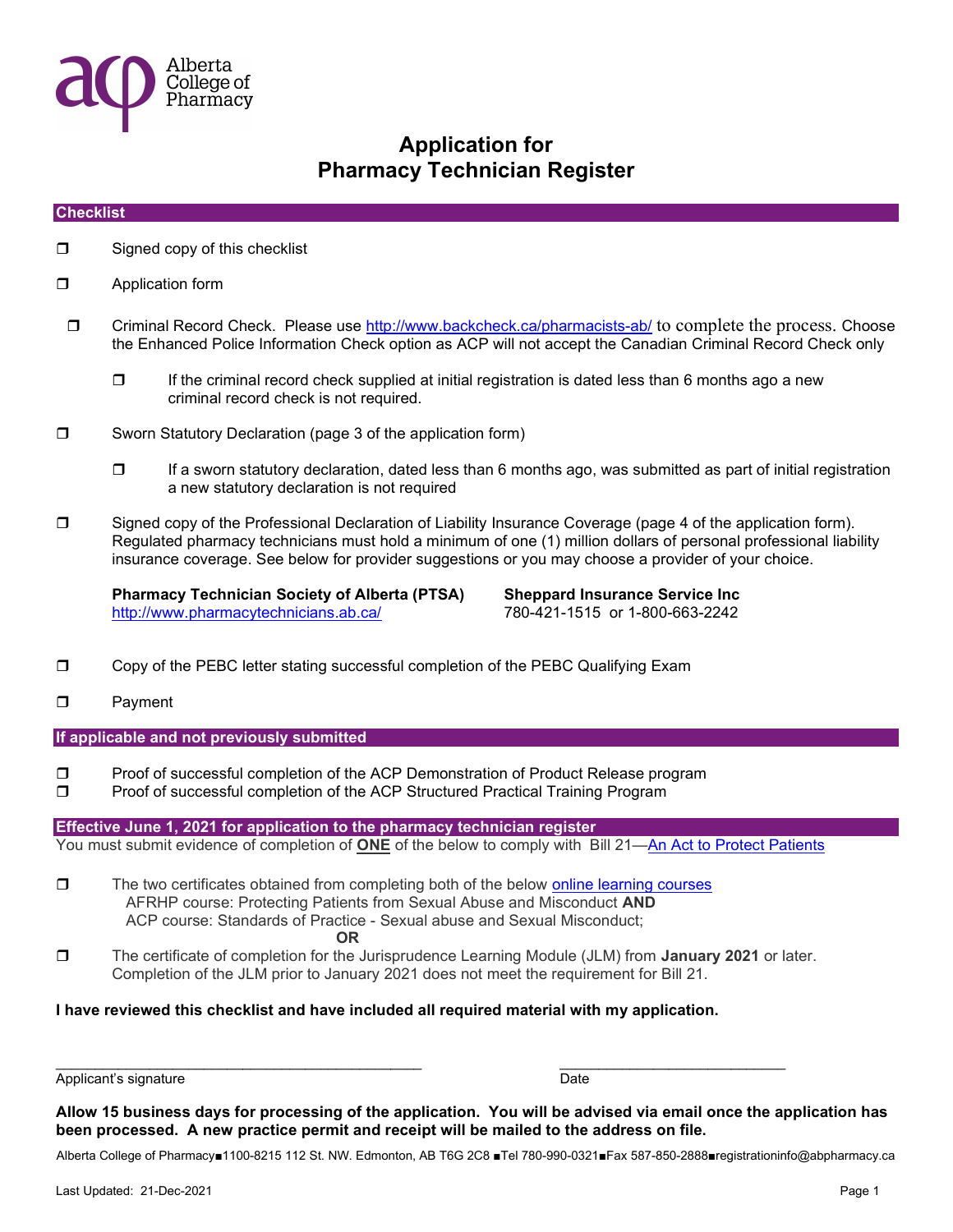

|                                                    | <b>Personal Information</b>          |                                                                                                                                                                                                                                |             |                                 |        |                       |  |
|----------------------------------------------------|--------------------------------------|--------------------------------------------------------------------------------------------------------------------------------------------------------------------------------------------------------------------------------|-------------|---------------------------------|--------|-----------------------|--|
|                                                    |                                      |                                                                                                                                                                                                                                |             |                                 |        |                       |  |
|                                                    | First name                           | Middle name                                                                                                                                                                                                                    |             | Surname                         |        | Gender                |  |
| Mailing                                            |                                      | <u> 2000 - 2000 - 2000 - 2000 - 2000 - 2000 - 2000 - 2000 - 2000 - 2000 - 2000 - 2000 - 2000 - 2000 - 2000 - 200</u>                                                                                                           |             |                                 | Phone: |                       |  |
| address:                                           |                                      |                                                                                                                                                                                                                                |             |                                 |        | Area code Telephone # |  |
|                                                    |                                      |                                                                                                                                                                                                                                |             |                                 | Cell:  |                       |  |
|                                                    | City / Town                          | Province                                                                                                                                                                                                                       | Postal code |                                 |        | Area code Telephone # |  |
|                                                    |                                      |                                                                                                                                                                                                                                |             |                                 |        |                       |  |
|                                                    | <b>Required Exams</b>                |                                                                                                                                                                                                                                |             |                                 |        |                       |  |
| □ ACP Jurisprudence Exam<br>Date: ________________ |                                      |                                                                                                                                                                                                                                |             |                                 |        |                       |  |
|                                                    | <b>D</b> PEBC Qualifying Exam        | Date: the contract of the contract of the contract of the contract of the contract of the contract of the contract of the contract of the contract of the contract of the contract of the contract of the contract of the cont |             | Registration Number: PT _______ |        |                       |  |
|                                                    | Current Employment - in Alberta only |                                                                                                                                                                                                                                |             |                                 |        |                       |  |
|                                                    |                                      |                                                                                                                                                                                                                                |             |                                 |        |                       |  |
|                                                    | Pharmacy or hospital name            |                                                                                                                                                                                                                                |             |                                 |        | License #             |  |
| Address                                            |                                      |                                                                                                                                                                                                                                | City/Town   |                                 |        | Postal code           |  |

#### Disclosure of Personal Information

ACP is responsible for maintaining and protecting the personal information you have provided. In some situations, legislation requires and/or authorizes ACP to collect and use or disclose your personal information; other situations require your consent.

ACP allows you to make your personal consent choices on your ACP registration profile page (Alinity - Advanced Simplicity (abpharmacy.ca)). Please log on and select your consent choices. If no selection is made, ACP will assume you consent to release your information for all approved purposes.

ACP's Privacy of Personal Information Policy can be viewed in full at **abpharmacy.ca** 

I declare that all of the information on this application or any information supplied in support of this application is true to the best of my knowledge.

Applicant's signature **Date** Date of the Date of the Date of the Date of the Date of the Date of the Date of the Date of the Date of the Date of the Date of the Date of the Date of the Date of the Date of the Date of the D

 $\overline{\phantom{a}}$  , and the contribution of the contribution of  $\overline{\phantom{a}}$  , and  $\overline{\phantom{a}}$  , and  $\overline{\phantom{a}}$  , and  $\overline{\phantom{a}}$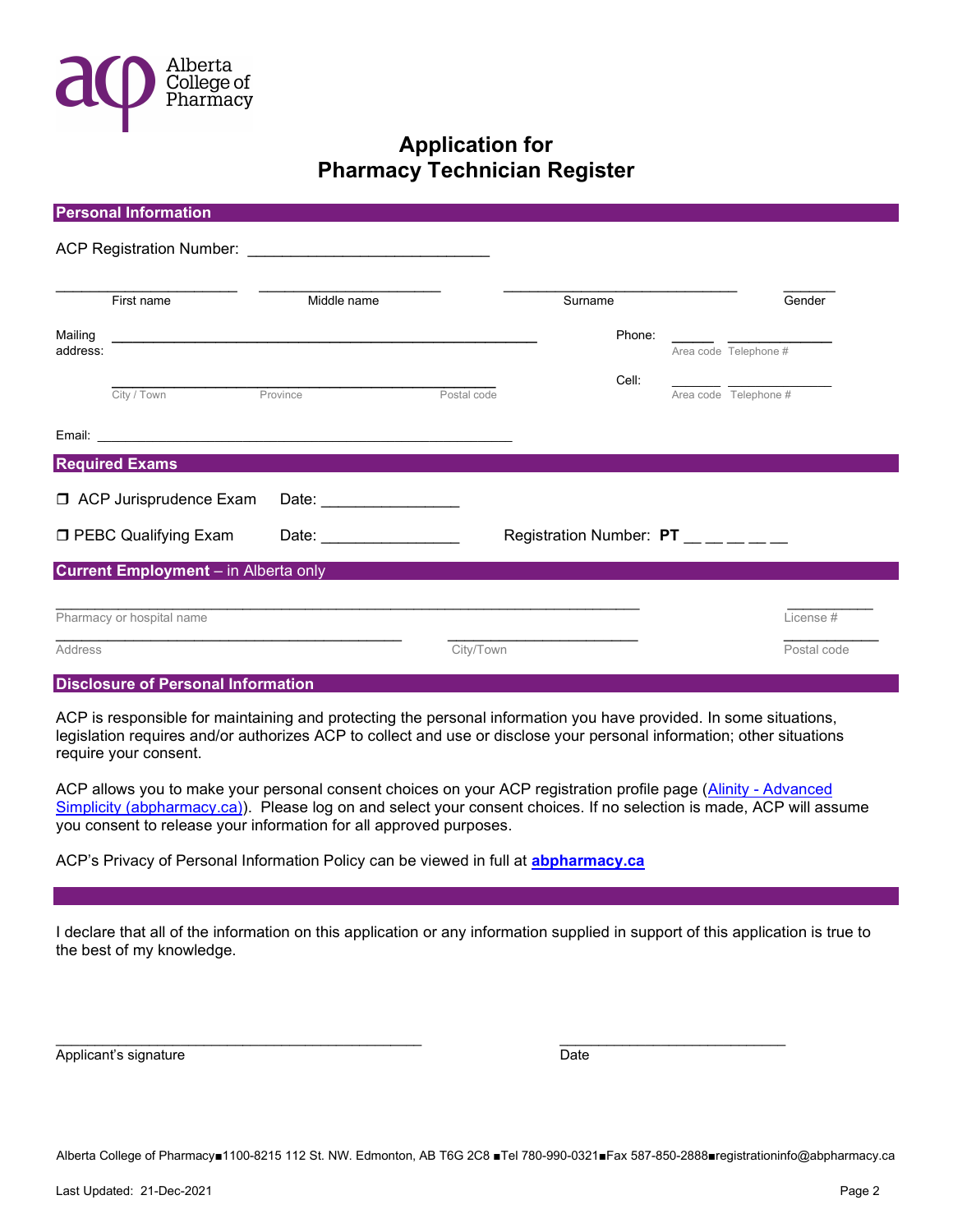

|                            | Statutory Declaration – Must be sworn in the presence of a commissioner for oaths, notary public or lawyer, |
|----------------------------|-------------------------------------------------------------------------------------------------------------|
| <b>CANADA</b>              |                                                                                                             |
| <b>PROVINCE OF ALBERTA</b> | ) In the matter of application for registration with the Alberta College of Pharmacy                        |
| TO WIT:                    |                                                                                                             |
|                            |                                                                                                             |
|                            | a resident of the                                                                                           |

city/town of \_\_\_\_\_\_\_\_\_\_\_\_\_\_\_\_\_\_\_\_\_\_\_\_\_\_\_\_\_, in the Province of

do hereby declare that I:

- am the person referred to in the documents submitted in support of my application, and that these documents present a true and accurate account of my qualifications;
- have not been found guilty of an offence under any Act regulating the practice of pharmacy technicians or relating to the sale of drugs, or of any criminal offence;
- am not the subject of a current investigation or proceeding relating to an offence under any Act regulating the practice of pharmacy technicians or relating to the sale of drugs, or relating to any criminal offence;
- have not been the subject of a finding of professional misconduct, incompetence or incapacity in Alberta or any other jurisdiction in relation to pharmacy technician or any other health profession and am not the subject of any current professional misconduct, incompetence, or incapacity proceeding in Alberta or any other jurisdiction in relation to pharmacy technician or any other health profession;
- have not had a judgment in a civil action against me with respect to the practice of pharmacy technician or another regulated health profession in Alberta or any other jurisdiction.

I further declare that I shall provide the Registrar with the details of any of the following that relate to me and that occur or arise after my registration:

- a charge relating to an offence under any Act regulating the practice of pharmacy technicians or relating to the sale of drugs, or relating to any criminal offence;
- a finding of guilt in relation to an offence under any Act regulating the practice of pharmacy technicians or relating to the sale of drugs or in relation to any criminal offence;
- a finding of professional misconduct, incompetence or incapacity in any jurisdiction in relation to pharmacy technician or any other health profession;
- a proceeding for professional misconduct, incompetence or incapacity in any jurisdiction in relation to pharmacy technician or any other health profession;
- a judgment in a civil action against me with respect to the practice of pharmacy technician or another regulated health profession in Alberta or any other jurisdiction.

I acknowledge that I shall be deemed to have not satisfied the requirements for registration if I make a false or misleading statement or representation on my application.

I make this solemn declaration conscientiously believing it to be true and knowing that it is of the same force and effect as if made under oath and by virtue of the Canada Evidence Act.

| DECLARED before me at the   | (insert "city" or "town") |                        |
|-----------------------------|---------------------------|------------------------|
| of<br>(name of city / town) |                           |                        |
| in the Province of          | this                      | Signature of Declarant |
| day of<br>A.D. 20           |                           |                        |

 $\_$ A Commissioner for Oaths in and

for the Province of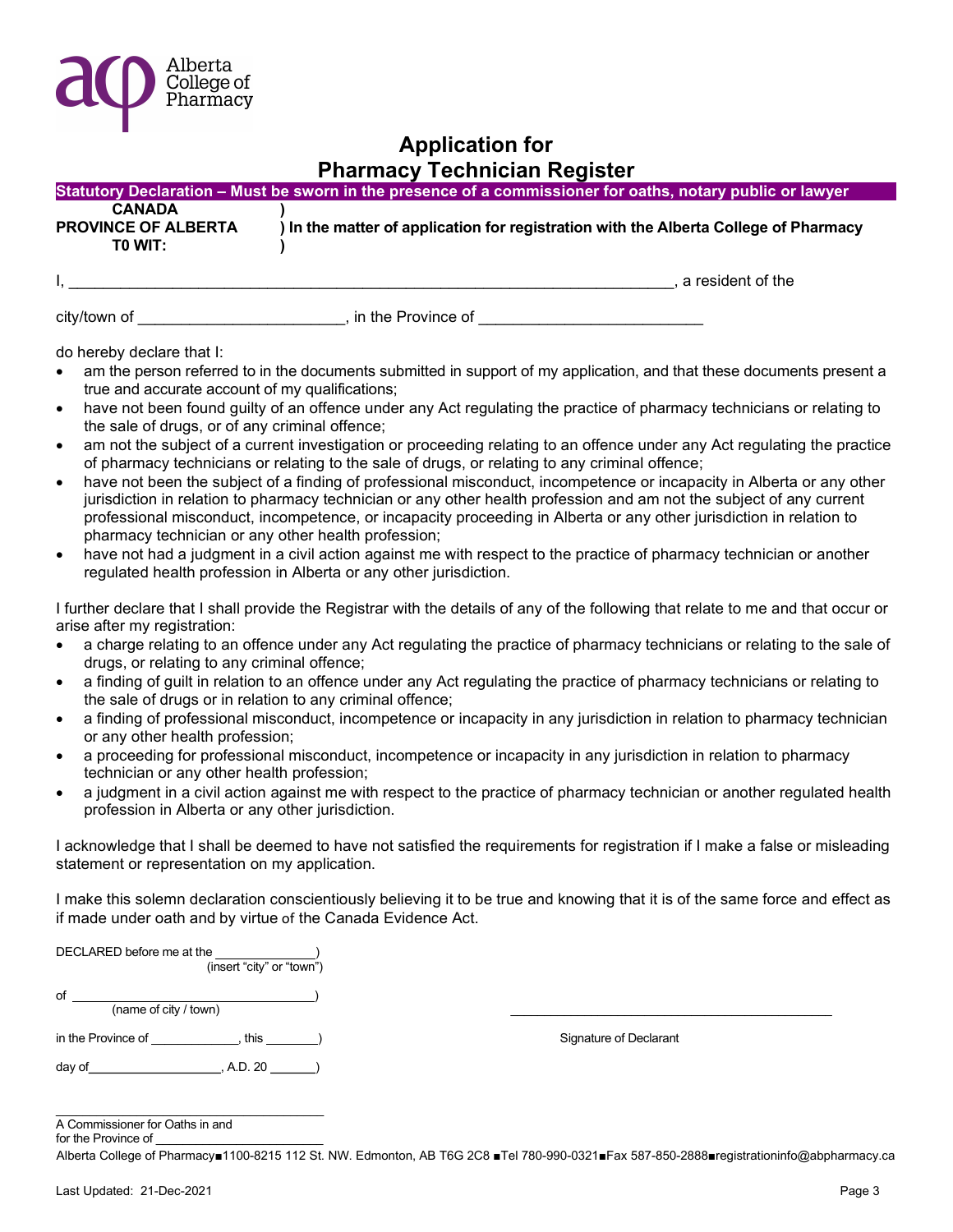

### PROFESSIONAL DECLARATIONLIABILITY INSURANCE COVERAGE

13(1) An applicant for registration as a regulated member must provide evidence of having the type and amount of professional liability insurance required by the Council. Pharmacists and Pharmacy Technician Profession Regulation, Section 13(1)

|         |                                    |                              | , ACP Registration Number       | in the |
|---------|------------------------------------|------------------------------|---------------------------------|--------|
|         | (Declarant's full name)            |                              |                                 |        |
| City of |                                    | $\,$ in the Province of $\,$ |                                 |        |
|         | (city / town of current residence) |                              | (province of current residence) |        |

#### hereby acknowledge that:

- as a regulated member on the pharmacy technician register of the Alberta College of Pharmacy, I am in possession of valid professional liability insurance for the scope of practice for a regulated pharmacy technician that provides me no less than one million dollars worth of personal coverage that is either claims-made or occurrence-based in nature;
- I understand that while on the pharmacy technician register, I must maintain valid professional liability insurance coverage of no less than one million dollars and that if I am unable to provide proof of insurance, my practice permit may be cancelled;
- I understand that while I am registered on the pharmacy technician register, I must maintain valid professional liability insurance coverage regardless of whether I am working or residing in Alberta;
- I understand that my professional liability insurance coverage must be personal and must provide coverage for me wherever I practice pharmacy in Alberta, regardless of whom my employer is; and
- I understand that the status of my insurance coverage is subject to audit and that false or misleading statements concerning my coverage may be referred to the Complaints Director for further investigation and may result in a recommendation that my practice permit be cancelled.

\_\_\_\_\_\_\_\_\_\_\_\_\_\_\_\_\_\_\_\_\_\_\_\_\_\_\_\_\_\_\_\_\_\_\_ \_\_\_\_\_\_\_\_\_\_\_\_\_\_\_\_\_\_\_\_\_\_\_\_\_\_\_\_\_\_\_\_\_\_\_\_\_\_\_\_\_\_\_\_\_

I declare that I have read the above and understand the requirements for professional liability insurance.

Date **Signature of Declarant** Control of Declarant Control of Signature of Declarant